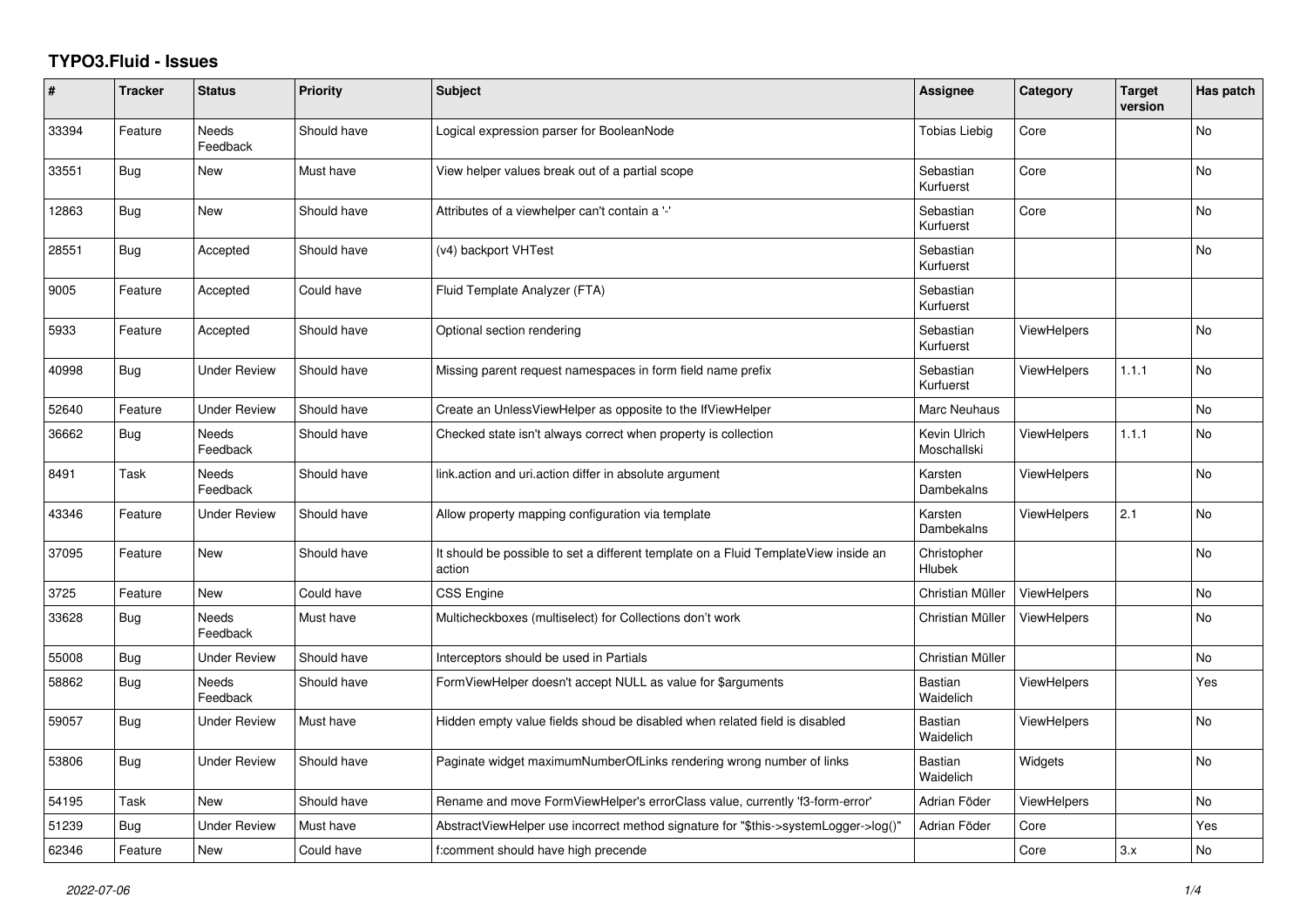| #     | <b>Tracker</b> | <b>Status</b> | <b>Priority</b> | <b>Subject</b>                                                                            | <b>Assignee</b> | Category    | <b>Target</b><br>version | Has patch |
|-------|----------------|---------------|-----------------|-------------------------------------------------------------------------------------------|-----------------|-------------|--------------------------|-----------|
| 45384 | Bug            | New           | Must have       | Persisted entity object in widget-configuration cannot be deserialized (after reload)     |                 | Widgets     | 2.0.1                    | No        |
| 60856 | <b>Bug</b>     | New           | Must have       | Target attribute not supported by the form viewhelper                                     |                 | ViewHelpers |                          | Yes       |
| 60271 | Feature        | New           | Should have     | Paginate viewhelper, should also support arrays                                           |                 |             |                          | No        |
| 60181 | Feature        | New           | Could have      | Caching mechanism for Fluid Views/Templates                                               |                 | View        |                          | No        |
| 60003 | Feature        | New           | Should have     | Add required-Attribute to f:form.password                                                 |                 | ViewHelpers |                          | No        |
| 58983 | Bug            | New           | Should have     | format.date does not respect linebreaks and throws exception                              |                 |             |                          | No.       |
| 58921 | <b>Bug</b>     | New           | Should have     | f:form.* VHs crash if NOT inside f:form but followed by f:form                            |                 |             |                          | No        |
| 57885 | <b>Bug</b>     | New           | Must have       | Inputs are cleared from a second form if the first form produced a vallidation error      |                 |             |                          | No        |
| 56237 | Task           | New           | Should have     | in-line (Condition) ViewHelpers should not evaluate on parsing                            |                 |             |                          | No        |
| 54284 | Bug            | New           | Should have     | Default Option for Switch/Case VH                                                         |                 | ViewHelpers |                          | No        |
| 52591 | <b>Bug</b>     | New           | Should have     | The Pagination Widget broken for joined objects                                           |                 |             |                          | No        |
| 51277 | Feature        | New           | Should have     | ViewHelper context should be aware of actual file occurrence                              |                 |             |                          | No        |
| 51100 | Feature        | New           | Must have       | Links with absolute URI should have the option of URI Scheme                              |                 | ViewHelpers |                          | No        |
| 49600 | Bug            | New           | Should have     | f:form tag shown as a HTML on frontend                                                    |                 | ViewHelpers |                          | No        |
| 49038 | Bug            | New           | Must have       | form.select does not select the first item if prependOptionValue is used                  |                 |             |                          | No        |
| 48355 | Feature        | New           | Could have      | Assign output of viewhelper to template variable for further processing.                  |                 |             |                          |           |
| 47669 | Task           | New           | Should have     | FormViewHelper does not define the default request method                                 |                 |             |                          | No        |
| 46545 | Feature        | New           | Should have     | Better support for arrays in options of SelectViewHelper                                  |                 |             |                          | No        |
| 45394 | Task           | <b>New</b>    | Should have     | Forwardport Unit test for standalone view                                                 |                 | View        |                          | No        |
| 45153 | Feature        | New           | Should have     | f:be.menus.actionMenuItem - Detection of the current select option is insufficient        |                 |             |                          | No        |
| 43072 | Task           | New           | Should have     | Remove TOKENS for adding templates fallback in Backporter                                 |                 | View        |                          | No.       |
| 43071 | Task           | New           | Should have     | Remove TOKENS for adding fallback teplates in B                                           |                 |             |                          | No        |
| 42743 | Task           | New           | Should have     | Remove inline style for hidden form fields                                                |                 |             |                          | No        |
| 42397 | Feature        | New           | Should have     | Missing viewhelper for general links                                                      |                 |             |                          | No.       |
| 40081 | Feature        | New           | Should have     | Allow assigned variables as keys in arrays                                                |                 |             |                          | No        |
| 40064 | Bug            | New           | Must have       | Multiselect is not getting persisted                                                      |                 | ViewHelpers |                          | No        |
| 39990 | Bug            | New           | Should have     | Same form twice in one template: hidden fields for empty values are only rendered<br>once |                 | Core        |                          | No        |
| 39936 | Feature        | New           | Should have     | registerTagAttribute should handle default values                                         |                 | ViewHelpers |                          | No        |
| 38369 | Bug            | New           | Must have       | Resource ViewHelpers should not fall back to request package                              |                 | View        |                          | No        |
| 38130 | Feature        | New           | Should have     | Checkboxes and multiple select fields should have an assignable default value             |                 |             |                          | No        |
| 37619 | Bug            | New           | Should have     | Fatal Error when using variable in name attribute of Section ViewHelper                   |                 | ViewHelpers |                          | No        |
| 36655 | <b>Bug</b>     | New           | Should have     | Pagination Links                                                                          |                 | Widgets     |                          | No        |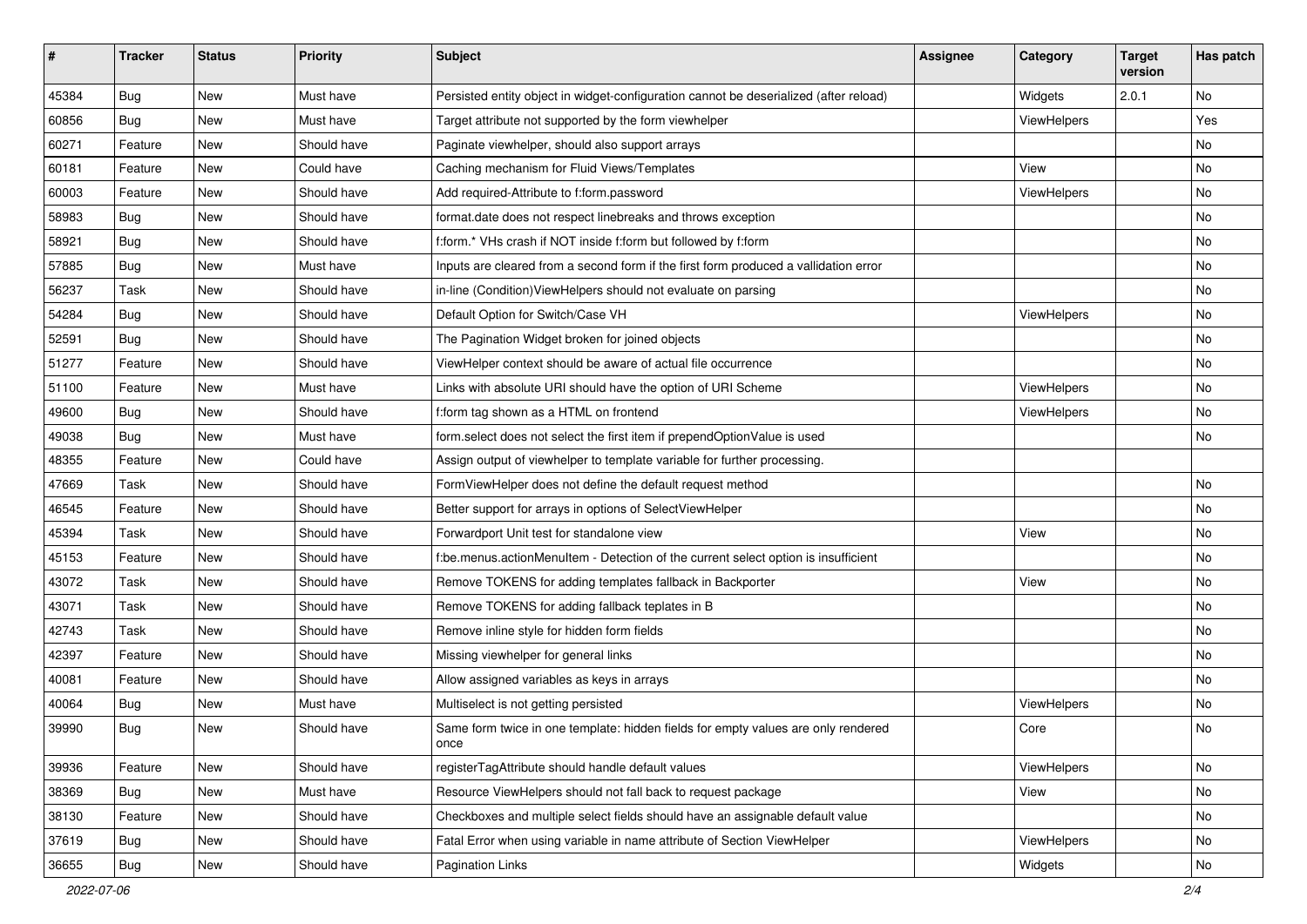| $\vert$ # | <b>Tracker</b> | <b>Status</b>     | <b>Priority</b>      | <b>Subject</b>                                                                                              | Assignee | Category           | <b>Target</b><br>version | Has patch |
|-----------|----------------|-------------------|----------------------|-------------------------------------------------------------------------------------------------------------|----------|--------------------|--------------------------|-----------|
| 36559     | Feature        | <b>New</b>        | Could have           | New widget progress bar                                                                                     |          |                    |                          | Yes       |
| 36410     | Feature        | New               | Should have          | Allow templates to send arguments back to layout                                                            |          | <b>ViewHelpers</b> |                          | <b>No</b> |
| 34309     | Task           | New               | Could have           | Unknown ViewHelpers cause exception - should be handled more graceful                                       |          | ViewHelpers        |                          | <b>No</b> |
| 33215     | Feature        | New               | Should have          | RFC: Dynamic values in ObjectAccess paths                                                                   |          |                    |                          | No        |
| 32035     | Task           | New               | Should have          | Improve fluid error messages                                                                                |          | Core               |                          | Yes.      |
| 31955     | Feature        | New               | Should have          | f:uri.widget                                                                                                |          | Widgets            |                          | No        |
| 30937     | Bug            | New               | Should have          | CropViewHelper stringToTruncate can't be supplied so it can't be easily extended                            |          | <b>ViewHelpers</b> |                          | Yes       |
| 30555     | Feature        | New               | Could have           | Make TagBuilder more extensible                                                                             |          | Core               |                          | No        |
| 28554     | Bug            | New               | Should have          | (v4) implement feature flag to disable caching                                                              |          |                    |                          | <b>No</b> |
| 28553     | Bug            | New               | Should have          | improve XHProf test setup                                                                                   |          |                    |                          | No        |
| 28552     | Bug            | New               | Should have          | (v5) write ViewHelper test for compiled run; adjust functional test to do two passes<br>(uncached & cached) |          |                    |                          | <b>No</b> |
| 28550     | <b>Bug</b>     | New               | Should have          | (v4) make widgets cacheable, i.e. not implement childnodeaccess interface                                   |          |                    |                          | <b>No</b> |
| 28549     | Bug            | <b>New</b>        | Should have          | make widgets cacheable, i.e. not implement childnodeaccess interface                                        |          |                    |                          | <b>No</b> |
| 27607     | Bug            | New               | Must have            | Make Fluid comparisons work when first element is STRING, second is NULL.                                   |          | Core               |                          | <b>No</b> |
| 26664     | Task           | <b>New</b>        | Won't have this time | Clean up Form ViewHelpers                                                                                   |          | <b>ViewHelpers</b> |                          | <b>No</b> |
| 26658     | Task           | New               | Won't have this time | Make Form ViewHelpers consistent                                                                            |          | <b>ViewHelpers</b> |                          | No        |
| 13045     | Bug            | <b>New</b>        | Should have          | Entity decode of strings are different between if-conditions and output of variable                         |          |                    |                          |           |
| 10911     | Task           | <b>New</b>        | Should have          | Tx Fluid ViewHelpers Form AbstractFormViewHelper->renderHiddenIdentityField<br>should be more reliable      |          | <b>ViewHelpers</b> |                          | <b>No</b> |
| 10472     | Feature        | New               | Could have           | Fluid Standalone distribution                                                                               |          | Core               |                          | No        |
| 9950      | Task           | <b>New</b>        | Should have          | Binding to nested arrays impossible for form-elements                                                       |          | ViewHelpers        |                          |           |
| 9514      | Feature        | <b>New</b>        | Should have          | Support explicit Array Arguments for ViewHelpers                                                            |          |                    |                          |           |
| 8648      | Bug            | <b>New</b>        | Should have          | format.crop ViewHelper should support all features of the crop stdWrap function                             |          | <b>ViewHelpers</b> |                          | <b>No</b> |
| 7608      | Feature        | New               | Could have           | Configurable shorthand/object accessor delimiters                                                           |          | Core               |                          | Yes       |
| 4704      | Feature        | <b>New</b>        | Should have          | Improve parsing exception messages                                                                          |          | Core               |                          |           |
| 3481      | Bug            | <b>New</b>        | Should have          | Use ViewHelperVariableContainer in PostParseFacet                                                           |          | Core               |                          | No        |
| 1907      | Feature        | <b>New</b>        | Could have           | Default values for view helpers based on context                                                            |          | Core               |                          |           |
| 52419     | <b>Bug</b>     | New               | Should have          | Wrong PHPDocs notation for default value inline f:translate viewhelper                                      |          |                    | 2.0                      | <b>No</b> |
| 46289     | Bug            | Needs<br>Feedback | Should have          | Enable Escaping Interceptor in XML request format                                                           |          | View               | 2.0.1                    | <b>No</b> |
| 46091     | Task           | Needs<br>Feedback | Should have          | Show source file name and position on exceptions during parsing                                             |          |                    |                          | <b>No</b> |